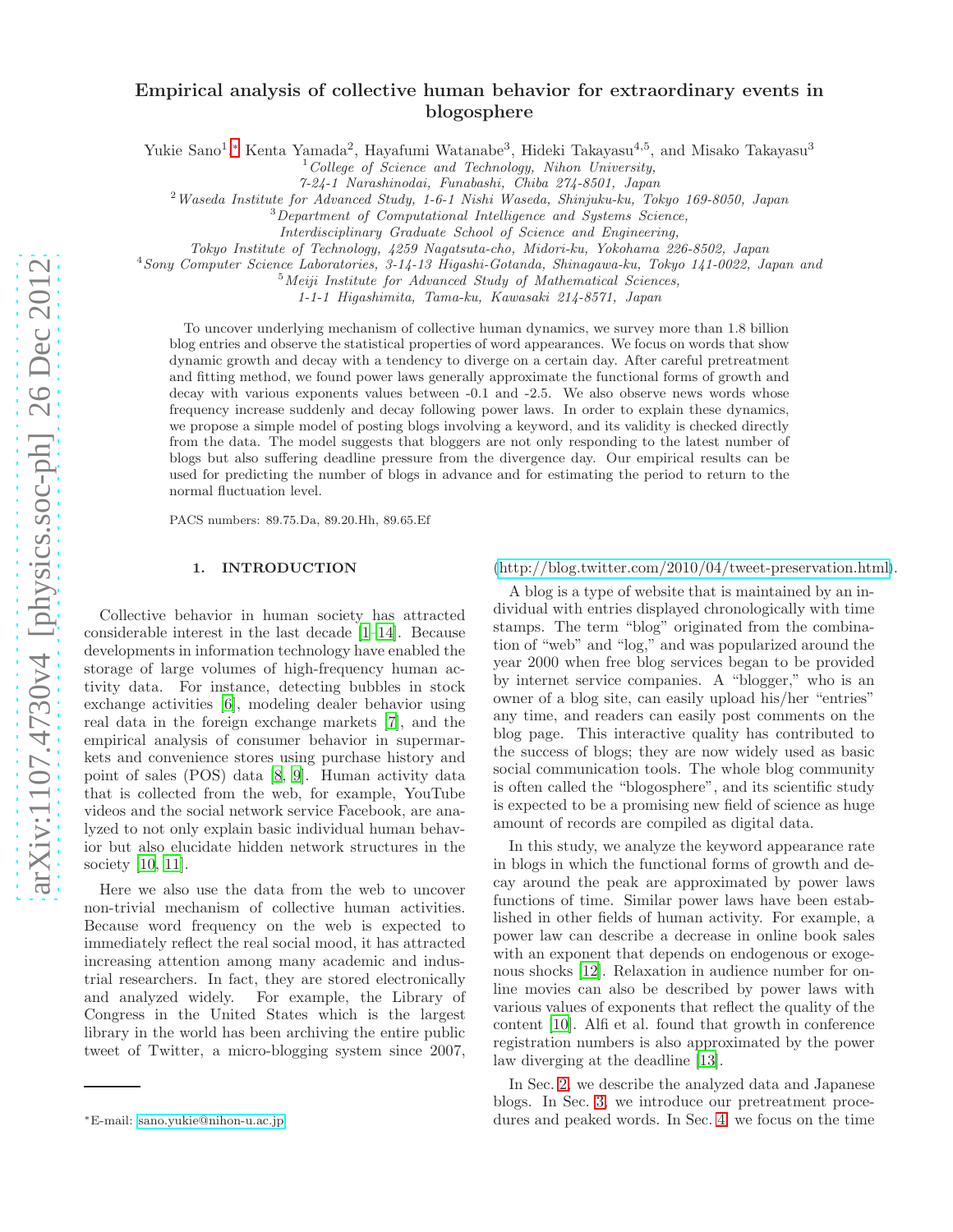

<span id="page-1-2"></span>FIG. 1: (Color online) Temporal change of the word frequency of "April fool" per week. The results are from Google Trends, which is targeted worldwide and our blog data "Kuchikomi@kakaricho," which is targeted only in Japan . The number of blogs is normalized by the whole number.

evolution of these peaked words and prove that they grow and decay with power laws. To reproduce power laws, we introduce a simple model of posting blogs in Sec. [5.](#page-5-0) In Sec. [6,](#page-6-0) we discuss the predictability of our model from the standpoint of application, and the final section is devoted to conclusions.

## <span id="page-1-0"></span>2. DATA DESCRIPTION

The data analyzed in this study was obtained from the blogosphere written in Japanese over a period of four years, from November 1st 2006 to October 31st 2010. According to the technical report by the internet search engine company Technorati [\(http://technorati.com\)](http://technorati.com), that tracked more than 70 million blogs worldwide in 2007, the share of Japanese blogs is 37%, the largest among all languages. Although we only analyze the Japanese blogosphere, we show an example in which the dynamic properties in Japanese and English are considerably similar. Figure [1](#page-1-2) shows the temporal change of the frequency of the English "April Fool" observed by Google Trends [\(http://www.google.com/trends\)](http://www.google.com/trends) surveyed worldwide compared to the number of blog entries containing the corresponding Japanese. In both cases, we confirm that there is a clear peak on the week including April fools' day.

In blogosphere research, it is important to note the

existence of spam blogs. They are automatically generated blogs in which the same words are repeated multiple times, mainly for the purpose of advertising. As the share of spams in the Japanese blogosphere is said to be 40%, it is important to exclude spams from the data. We used a new internet service called "Kuchikomi@kakaricho" [\(http://kakaricho.jp\)](http://kakaricho.jp) to collect the data. This service provides an application programming interface (API) that counts the number of entries in which a given target word appeared in a given period by using a search engine technology with a spam filter. There are three levels of spam filtering and we apply the middle level, which is known to remove most of the spams while keeping most of the human blogs untouched. The API counts the number of entries in the blogs such that if one entry includes the target word multiple times, the word is counted only once. @

The API started crawling the blogosphere on November 1st 2006 and covered major blog service providers. It covers more than 1.8 billion blog entries in 15 million blogs accounting for 90% of the Japanese blogosphere.

For analysis of Japanese we introduced a pretreatment to separate Japanese words that are not separated by spaces. Here we use the commonly used Japanese morphological analyzer "MeCab" [\(http://mecab.sourceforge.net/\)](http://mecab.sourceforge.net/) to individually separate words according to a dictionary. By adding words to its dictionary, this software can treat multi-word phrases such as "April Fool" as one word, "April-Fool". Most of the words used in this study are already listed in the software's dictionary as one word, except names of people.

## <span id="page-1-1"></span>3. PEAKED WORDS

In the blogosphere, there are special words whose frequency grows or decays around a peak day such as "April Fool" with the peak on April 1st. In the following discussion, we denote these words as "peaked words" and analyze their functional forms of growth and decay.

#### <span id="page-1-3"></span>3.1. Pretreatment

We first apply the following pretreatment to the data to exclude both trivial circadian human activity patterns and systematic noises. In this subsection, we mainly focus on statistics of blogosphere itself, not peaked words.

Time-Shift In blogosphere, although a day starts at 00:00:00, there are many bloggers who are active at midnight. Therefore, we examine the complete circadian activity pattern and introduce a type of correction pretreatment for our daily data. For this purpose, we randomly chose the data of 10,000 bloggers with the details of their activities time stamped in seconds. By counting the number of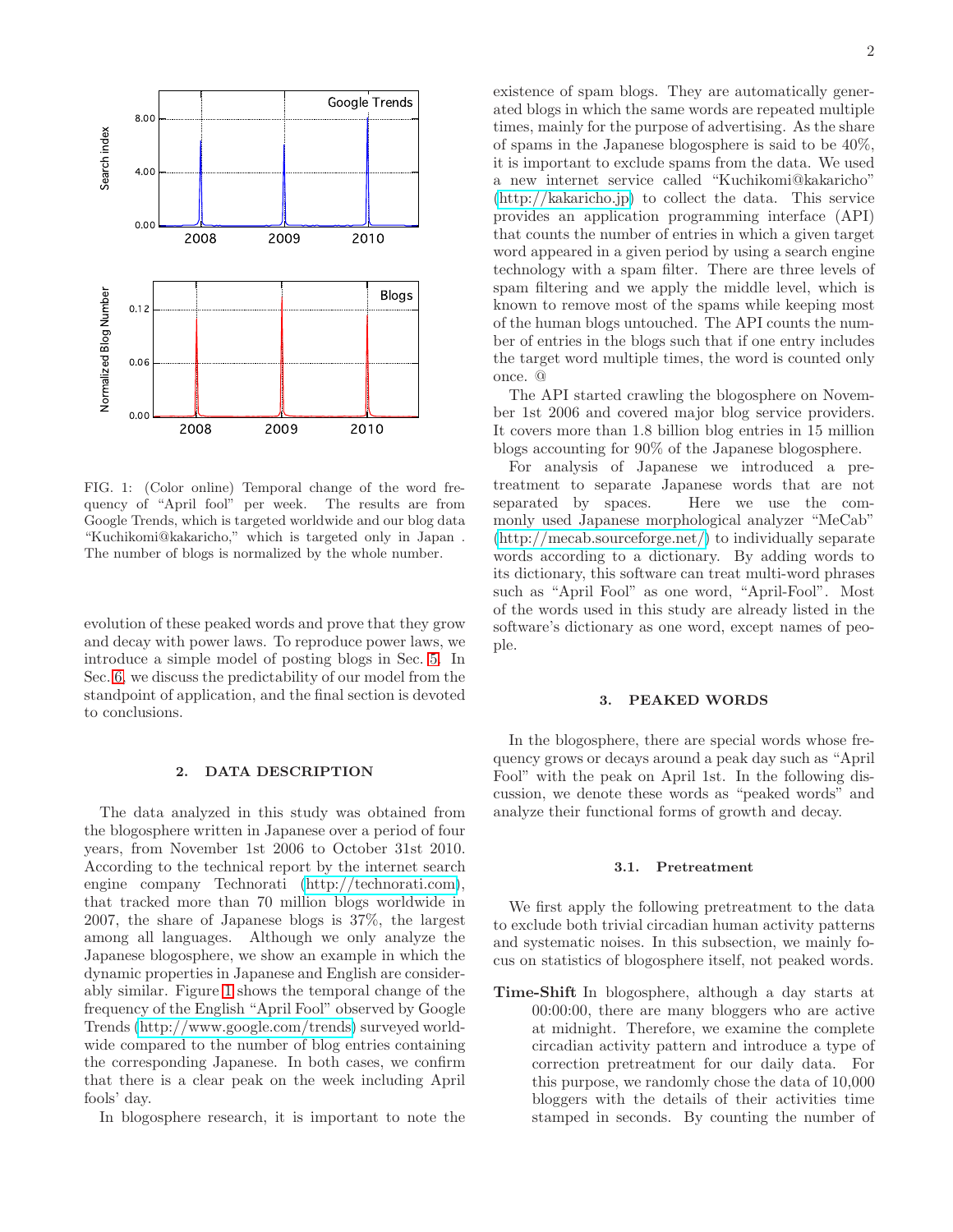

<span id="page-2-0"></span>FIG. 2: (Color online) Probability density distribution of circadian activity of blog posted by 10000 bloggers. Solid line is calculated from all entries and the red bar is from the entries excepted that have time stamp of 00:00:00. In both, 4:00 is the smallest ratio in a day.

entries posted at every hour, a circadian activity pattern is plotted in Fig. [2.](#page-2-0) The solid line shows the 24-hour-activity pattern obtained directly from the data. However, we discovered there are a certain number of blog entries with time stamps that are exactly 00:00:00. We consider this time stamp to be caused by an artificial systematic spec or error, and we exclude this data from the statistics when capturing the circadian pattern. The red bars in Fig. [2](#page-2-0) show the revised circadian activity pattern. Using a 24-hours clock, we find that blogging activity is lowest around 4:00, and thus we consider the start of a day at 5:00 to be reasonable. Because the share of activity in the interval between 0:00 and 5:00 is approximately 10% of the complete activity of a day, we can correct the daily number of blog entries including the  $i$ -th target word at the  $t$ -th day  $\tilde{x}_i(t)$  by the following equation

<span id="page-2-2"></span>
$$
x'_{j}(t) = w\tilde{x}_{j}(t) + (1 - w)\tilde{x}_{j}(t + 1),
$$
 (1)

where the weight is set as  $w = 0.9$ . With this modification, we can determine the time-shifted time series. In Fig. [3,](#page-2-1) open circles show the original daily data in which  $w = 1.0$  in Eq. [\(1\)](#page-2-2), and colored circles show time-shifted data in which  $w = 0.9$ . The timeshifted data shows a more symmetric pattern than the original data. We also apply this procedure to determine the time series of the total number of blog entries per day  $x'(t)$ . To clarify the effect of this time-shift procedure, we also show results without this time-shift procedure in Appendix [A.](#page-7-0)

Normalization There are non-uniform and nonstationary properties in the total number of entries per day [\[14\]](#page-9-1). For example, there was a sudden drop in February 2007 that was caused by search engine software's system maintenance. In order to reduce the systematic fluctuations caused by such non-uniform properties, we apply the following normalization procedure. There is already a method to separate internal and external noises [\[15](#page-9-10)], which simply deducts external factor depending on its ratio of the total traffic. They assume that each traffic  $x'_j(t)$  in a small component  $j \in N$  is consisted of the total traffic  $x'(t)$  without overlap, where  $\sum_{j=1}^{N} x'_j(t) = x'(t)$ . Here, we simply divide  $x'_j(t)$ by the total number,  $x'(t)$ . The normalized number of entries for the j-th word on the t-th day is defined by  $x_j(t) = x'_j(t) \frac{\langle x' \rangle}{x'(t)}$ , where  $\langle x' \rangle$  denotes the mean value of  $x'(t)$  that is averaged over the entire observation period. This normalized quantity is proportional to the probability that a blog contains the  $j$ -th word on the  $t$ -th day, and it is not necessarily an integer.

By introducing this normalization, the fluctuations caused by the aforementioned non-uniform properties can be reduced. In this study, we measure the word frequency using this normalization procedure.



<span id="page-2-1"></span>FIG. 3: (Color online) Typical example of time series of peaked word "Marine Day" in 2008.  $w = 1$  corresponds to no revision and  $w = 0.9$  corresponds to modified time series introduced in Sec. [3.1.](#page-1-3) Because of the circadian effect, the data of the day after the peak is always higher than that before the peak without modification.

#### 3.2. Word Selection

We determine candidates for peaked words in the following three categories.

- Event We selected the names of 14 public holidays and 16 major annual events in Japan. The appearance for these words grows and decays around the date of the event. In addition, these are words affiliated with an event, such as "Santa Claus" for "Christmas" and we can observe similar growth and decay behavior for those words. However, in this analysis we neglected such affiliated words.
- Date We selected dates such as "May 9th," resulting in 365 words. There are many blog entries that an-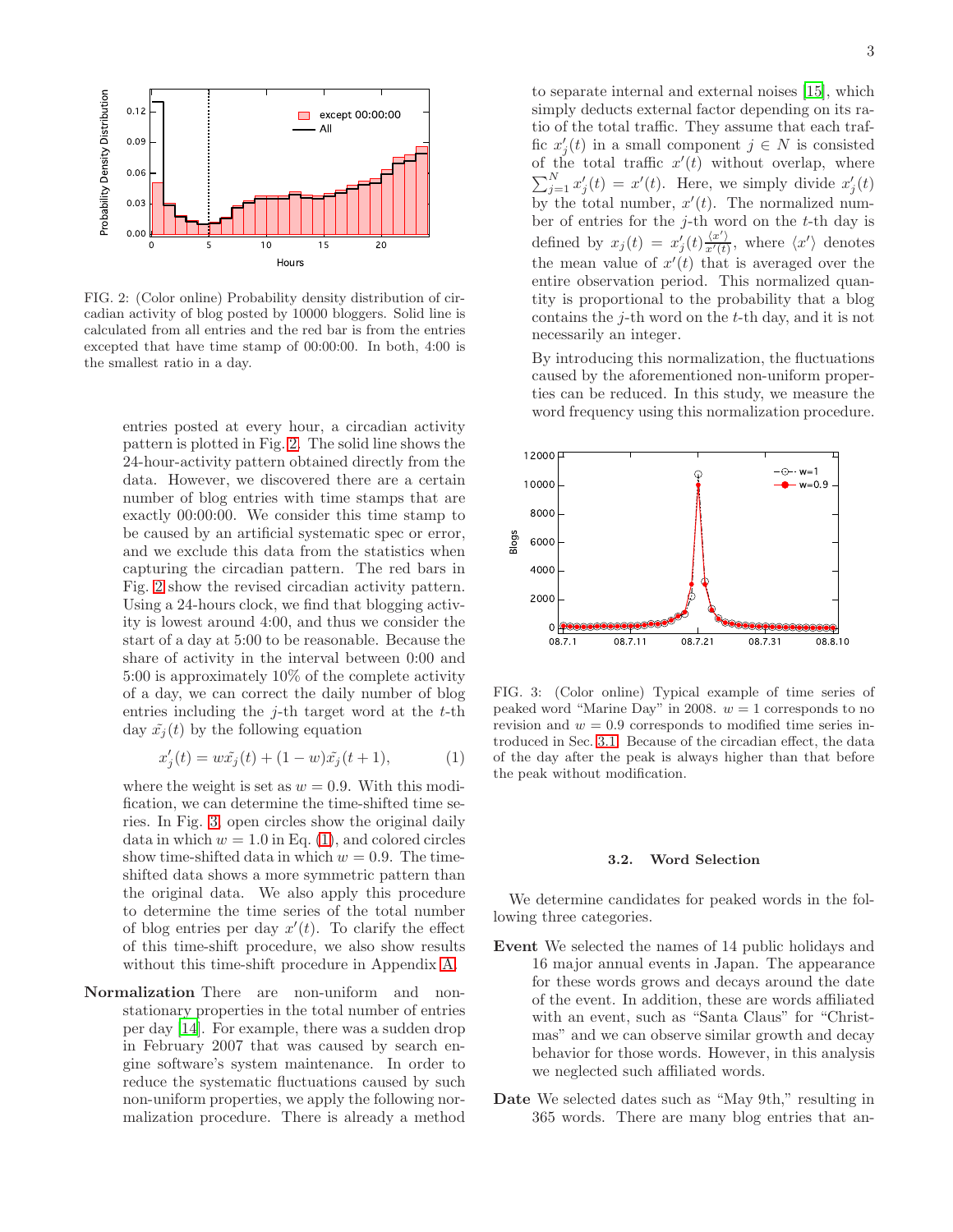nounce some special day, e.g., birthday and festival. Growth and decay of these words always show a clear peak at the date.

News A word such as "earthquake" occurs suddenly right after the occurrence of the event and the word appearance rate generally decays slowly. In order to observe the functional form of such decay after a significant event, we selected names of the places impacted by earthquakes. We also selected 33 names of famous people who died suddenly. In addition, we included the names of the Japanese scientists who received a Nobel Prize during our observation period.

## <span id="page-3-0"></span>4. DYNAMICS OF PEAKED WORDS

We call the slopes before the peak day, "fore-slopes" and those after the peak day, "after-slopes", and we examine both in this section. As no standard method is known for checking the validity of approximation by a power law time evolution for given time series, we apply a statistical test for power law function introduced by Preis et al. [\[16\]](#page-9-11) that is based on Kolomogorov-Smirnov statistical test [\[17\]](#page-9-12).

#### 4.1. Method

We define the number of days in each slope by the number of consecutive days in which the word frequency is larger than the median value  $\bar{x}_j$  from the peak. The median value is estimated throughout the entire observation period. Then we approximate the functional form of the slopes using two models, a power law and an exponential law.

<span id="page-3-2"></span>
$$
x_j(t) - \bar{x_j} = A_j |t_c - t|^{-\alpha_j} \tag{2}
$$

<span id="page-3-3"></span>
$$
x_j(t) - \bar{x_j} = B_j \exp\left(-\beta_j |t_c - t|\right) \tag{3}
$$

The parameters of these models,  $\alpha_j$ ,  $A_j$ ,  $\beta_j$ , and  $B_j$ , are determined by the least squares method. The fitting region is  $[t_c \pm 1, t_c \pm n]$  where *n* is the number of days in slope. Then we apply the Kolmogorov-Smirnov goodness of fit test, for choosing the better model. It was originally used as a statistical test for distributions. Here, we apply it for evaluation of the statistical fitness of the functional form of the time series. For both models we calculate the KS statistic D, representing the deviation, is defined as

$$
D = \max_{t \in [t_c \pm 1, t_c \pm n]} \left| X_j^{(empirical)}(t) - X_j^{(model)}(t) \right|, \quad (4)
$$

where  $X_j^{(empirical)}(t)$  is the cumulative number of empirical value which is counted from the data, and  $X_j^{(model)}(t)$ is the cumulative number which is calculated from the model. In both cases, numbers are normalized by  $X_i(t_c\pm$ 1). By comparing the values of D for both models, the power law model is accepted if the D-value for the power law is smaller. In the case that the power law is accepted, we check the validity of the model as introduced in [\[16\]](#page-9-11). First we generate 1000 synthetic data set. One data set  $\alpha$  contains  $n$  data points. Synthetic data points are generated randomly following the normal distribution with the mean value is best estimated from the model  $x_j^{(model)}(t)$ and standard deviation is  $\sigma(x_j^{(model)}(t))$  as follows

<span id="page-3-1"></span>
$$
\sigma(\langle x_j \rangle) \simeq \sqrt{\langle x_j \rangle (1 + a^2 \langle x_j \rangle)},\tag{5}
$$

where  $a =$  $\frac{\sqrt{\langle X^2 \rangle_c}}{\langle X \rangle} = 0.08$  is a constant parameter characterizing the fluctuation in the number of all bloggers which is determined independently of the word (see Appendix [B](#page-8-0) for theoretical derivation of Eq. [\(5\)](#page-3-1)). For each synthetic time series, we compare its D-value with that of the empirical one. We count the number of cases in which the *D*-value for the synthetic time series is larger. If the number of such cases are less than 100 out of the 1000 synthetic samples, we accept the power law model as  $q = 0.1$ . Contrary to the ordinary sense of p-value, the power law hypothesis is considered to be valid for larger q. Thus if the q is close to 1, then the difference between empirical data and the model can be attributed to statistical fluctuation alone and we accept power law hypothesis. If the  $q$  is smaller than 0.1, we reject power law hypothesis. We change the border of the fitting region  $n$  from 5 days to maximum slope length. The value of power exponent,  $\alpha_i$ , is given bye the value for the case with the largest  $n$ .

#### <span id="page-3-4"></span>4.2. Results

Figure [4](#page-4-0) is a typical result of data fitting for the word "Marine Day" in 2008 with log-log scale, as shown in Fig. [3](#page-2-1) with linear scale. For all cases of power law fitting, the distribution of the estimated power exponents are shown in Fig. [5](#page-4-1) and summarized in Tab. [I.](#page-4-2)

The absolute value of the power exponents of the afterslopes is larger than that of the fore-slopes in 58% of the 65 samples for Event, and 80.6% of the 603 samples for Date. For Date, we confirm significant difference between fore-slopes and after-slopes by t-test with p-value  $\langle 2 \times \rangle$  $10^{-16}$  while it is rejected with p-value = 0.80 for Event. The number of days of the after-slopes is larger than that of the fore-slopes in 55% of the 65 samples for Event, and 65.8% of the 603 samples for Date. For Date, we confirm significant difference between fore-slopes and after-slopes by KS-test with p-value  $< 2 \times 10^{-16}$  while it is rejected with *p*-value  $= 0.22$  for Event.

In the case of the news words, there is no fore-slope and we cannot compare the values of the exponents before and after the peak. The absolute values of the exponent after the peak tend to be estimated as smaller for high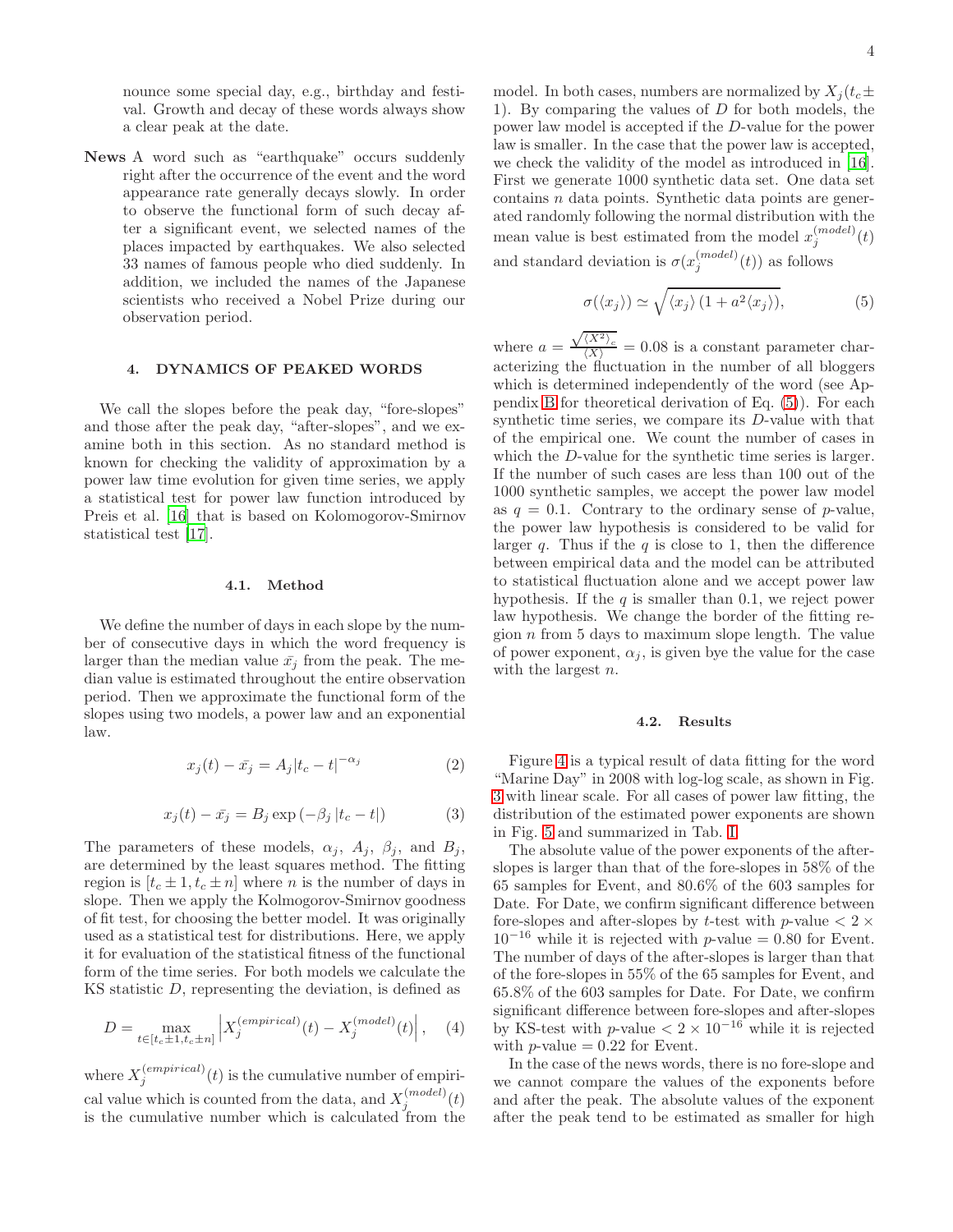

<span id="page-4-0"></span>FIG. 4: (Color online) Examples of data fitting by power laws of "Marine Day" in 2008 for fore-slope (a) and after-slope (b) plotted in log-log scale. For fore-slope, models are fitted by Eq. [\(2\)](#page-3-2) with  $\alpha_i = 1.27$  and  $A_i = 3100$  ( $q = 0.239$ ,  $n = 58$ ). For after-slope,  $\alpha_i = 1.42$  and  $A_i = 3171$  ( $q = 0.108$ ,  $n = 18$ ). The shaded area shows the interval  $n$  in which the power law model is accepted.

impact news because of the effect of sequential broadcasts after the news. For example, in the case of the sudden death of the world famous entertainer Michael Jackson, which marked the peak day, there was a funeral service after a few days and a memorial CD released after a few weeks. Both can be regarded as aftershocks that remind us of the main news. Because of such repetition, the keyword appearance rate after the peak day is enhanced, the decay of the word appearance becomes slower, and the power exponent tends to take a smaller value.

## 4.3. An extreme case "Tsunami"

The power law decay per day of the word "Tsunami" in the Japanese blogosphere is shown in Fig. [6\(](#page-5-1)a). The peak day was March 12th 2011, the day after the quake with 142617 posts or 12.6 % of all blog posts in raw data. After pretreatment of time-shift and normalization, the estimated power exponent  $\alpha_i$  is 0.67 with  $A_i = 61788$  $(n=50)$  using Eq. [\(2\)](#page-3-2). It is expected to take approximately 8623 days ( $\sim$  23.4 years) to return to the normal fluctuation level if we simply broaden power law func-

TABLE I: Mean values of power exponent  $\alpha_i$  with standard deviations and medians of slope days n.

<span id="page-4-2"></span>

|     | $\alpha_i$                   |    | $n \text{ (days)} \# \text{ samples}$ |
|-----|------------------------------|----|---------------------------------------|
|     | Event Before $1.40 \pm 0.38$ | 10 | 83                                    |
|     | After $1.44 + 0.28$          | 16 | 91                                    |
|     | Date Before $0.79 \pm 0.38$  | 9  | 776                                   |
|     | After $1.11 + 0.16$          | 21 | 1229                                  |
|     | News After $1.09 \pm 0.45$   | 10 | 21                                    |
| All | Before $0.85 + 0.30$         | 9  | 859                                   |
|     | After $1.13 \pm 0.21$        | 20 | 1341                                  |



<span id="page-4-1"></span>FIG. 5: (Color online) Distribution of power exponent  $\alpha_i$  of the fore-slopes (a) and the after-slopes (b). Mean value of  $\alpha_i$  of fore-slope is  $0.85 \pm 0.30$  and after-slope is  $1.13 \pm 0.21$ . Bars are colored by three categories of peaked words.

tion. The normal fluctuation level was 140 appearances per day, estimated from the data one month before the quake. Although most of the news words decay in approximately 10 days, the case of "Tsunami" is a rare exception because the number of entries is still ten times higher than before the peak even for a year after the quake.

Twitter also shows similar power law behavior even though the time resolution is different. Figure [6\(](#page-5-1)b) shows the number of tweets measured per hour that include "Tsunami" that is calculated based on 1397783 tweets. We believe that this type of power law reflects the robustness of the empirically observed dynamics of collective human behavior.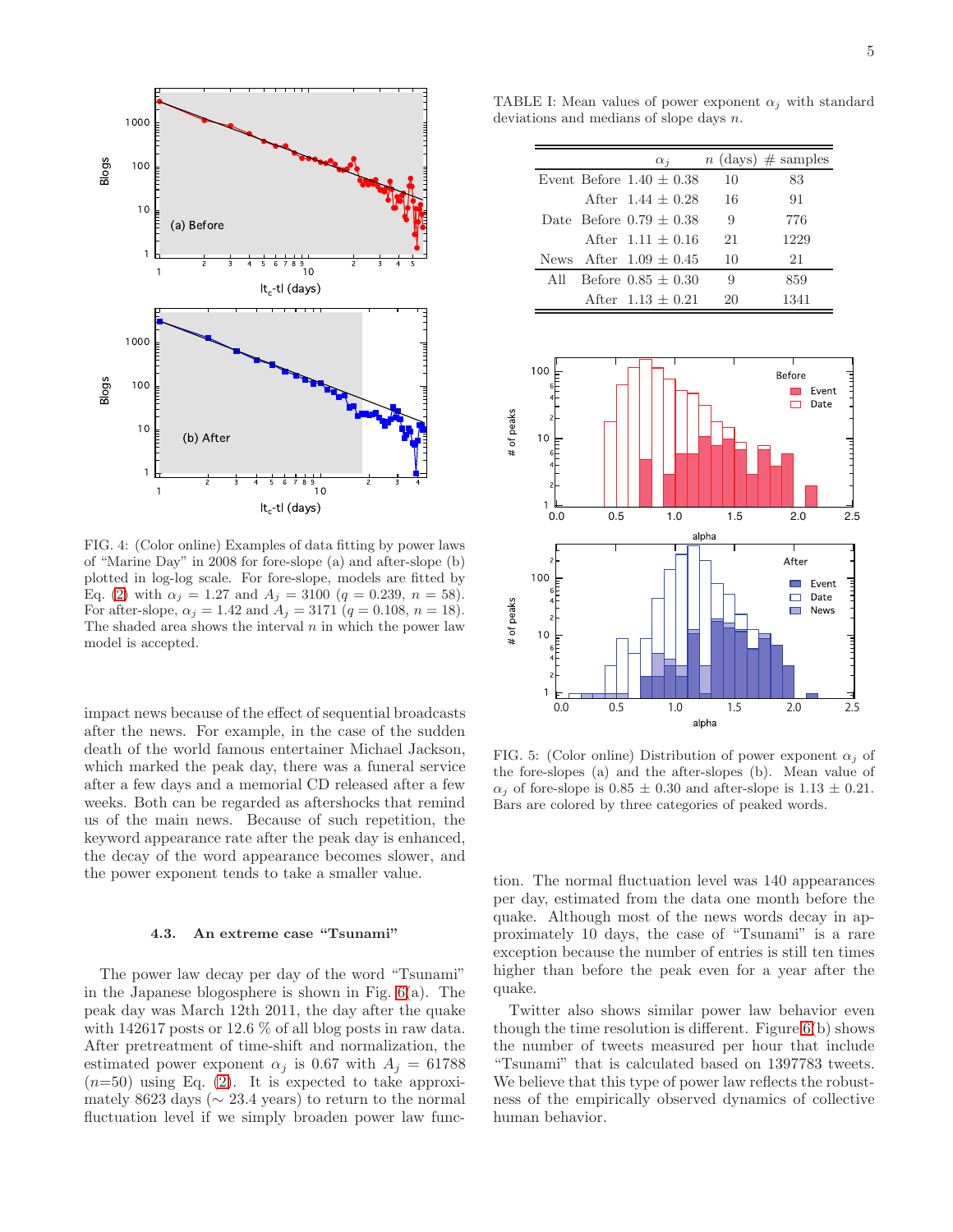

<span id="page-5-1"></span>FIG. 6: (Color online) Decay of "Tsunami" observed for blogs for 417 days since March 1st 2011 (a) and tweets for 648 hours (27 days) since March 9th 2011 (b). Horizontal time step size is per day for blogs and per hour for tweets. (Inset) Log-log plots of the time series. Red dashed lines show the slope of power law with the exponent  $\alpha_i = 0.67$  for blogs and  $\alpha_i = 0.75$  for tweets.

## <span id="page-5-0"></span>5. THE MODEL

In this section, we propose a simple dynamic model to describe the typical power law growth and decay of frequency of blogs with peaked words. There is already a simple model to describe people's universal behavior before a deadline by assuming pressure inversely proportional to the remaining time [\[13](#page-9-9)]. As this simple model can describe only the special case  $\alpha = 1$ , a kind of utility function that includes the tendency to postpone the action is introduced to describe the general case. Here, we introduce another approach to describe the general case. We introduce the following two assumptions for the number changes of blogs including the  $j$ -th target word at t-th day,  $\Delta x_i(t) = x_i(t+1) - x_i(t)$ , increments for fore-slope and decrements for after-slope.

- 1. The pressure from the peak day  $t_c$  works inversely proportional to the time,  $1/|t_c - t|$  [\[13\]](#page-9-9).
- 2. The number of changes  $\Delta x_i(t)$  is proportional to the number of blogs including the  $i$ -th target word,  $x_j(t)$ .

We can write these two assumptions into mathematical form in continuous case as we assume  $\Delta x_j(t) \simeq \frac{\mathrm{d}x_j(t)}{\mathrm{d}t}$  $\frac{f^{(v)}}{dt}$ . The time evolution of blogs for the fore-slope is given as

<span id="page-5-3"></span>
$$
\frac{\mathrm{d}x_j(t)}{\mathrm{d}t} = \alpha_j^{(fore)} \cdot \frac{x_j(t)}{(t_c - t)} + f(t),\tag{6}
$$

where  $f(t)$  is an independent noise with zero mean. The value  $\alpha_j^{(fore)} > 0$  is a proportionality factor that describes the effect of the above-mentioned two assumptions. Similarly, the decrement of the after-slope is given as

<span id="page-5-2"></span>
$$
\frac{\mathrm{d}x_j(t)}{\mathrm{d}t} = -\alpha_j^{(after)} \cdot \frac{x_j(t)}{(t - t_c)} + f(t),\tag{7}
$$

where  $\alpha_j^{(after)} > 0$  is also a proportionality factor that describes the effect of the two assumptions. Because we know that blogs decrease after  $t_c$ , we add a negative sign in the Eq. [\(7\)](#page-5-2). It is easy to confirm that both Eqs. [\(6\)](#page-5-3) and [\(7\)](#page-5-2) derive the power law divergence, Eq. [\(2\)](#page-3-2), in the case with no noise term  $f(t)$ . Thus,  $x_j(t) \propto (t_c - t)^{-\alpha_j^{(fore)}}$  for fore-slopes and  $x_j(t) \propto (t-t_c)^{-\alpha_j^{(after)}}$  for after-slopes. In the case that there is no pressure from the peak day  $t_c$ , blog dynamics follow Eq. [\(3\)](#page-3-3) of the exponential law.

As a check of our assumption, we rewrite Eqs. [\(6\)](#page-5-3) and [\(7\)](#page-5-2) into the following desecrate form without the noise term  $f(t)$ , and we calculate left-hand-side and righthand-side values from the real data. Note that  $t_c$  is not necessarily an integer since the divergence point is expected to exist in single day time period.

<span id="page-5-4"></span>
$$
\frac{|\Delta x_j(t)|}{x_j(t)} \simeq \alpha_j \cdot \frac{1}{|t - t_c|} \tag{8}
$$

We survey all 1341 keywords for after-slopes as listed



<span id="page-5-5"></span> $(C/x)$ <br> $(x)$ <br> $(1)$ <br> $(2)$ 0.1<br>  $1/(t-t_c)$  (1/days in log-scale)<br>
ollor online) Relationship between difference<br>
(*t*) and the absolute inverse number of time<br>
culated by Eq. (8) for after-slopes, which s<br>
amples shown in Tab. I. Solid line shows t  $\frac{1}{\text{days}}$ <br> $\frac{1}{\text{days}}$ <br> $\frac{1}{\text{days}}$ <br> $\frac{1}{\text{days}}$ <br> $\frac{1}{\text{days}}$ <br> $\frac{1}{\text{days}}$ <br> $\frac{1}{\text{days}}$ e abset abset abset abset as a set of the set of the set of the set of the set of the set of the set of the set of the set of the set of the set of the set of the set of the set of the set of the set of the set of the set 80.1.1.3 Puring Finity<br>ationship between<br>olute inverse num<br>(8) for after-slope<br>in Tab. I. Solid lin<br>with the averaged FIG. 7: (Color online) Relationship between difference rates  $|\Delta x_i(t)|/x_i(t)$  and the absolute inverse number of time from the peak calculated by Eq. [\(8\)](#page-5-4) for after-slopes, which summarized 1341 samples shown in Tab. [I.](#page-4-2) Solid line shows the theoretical relation, Eq. [\(8\)](#page-5-4), with the averaged empirical value,  $\alpha_j = 1.13$ .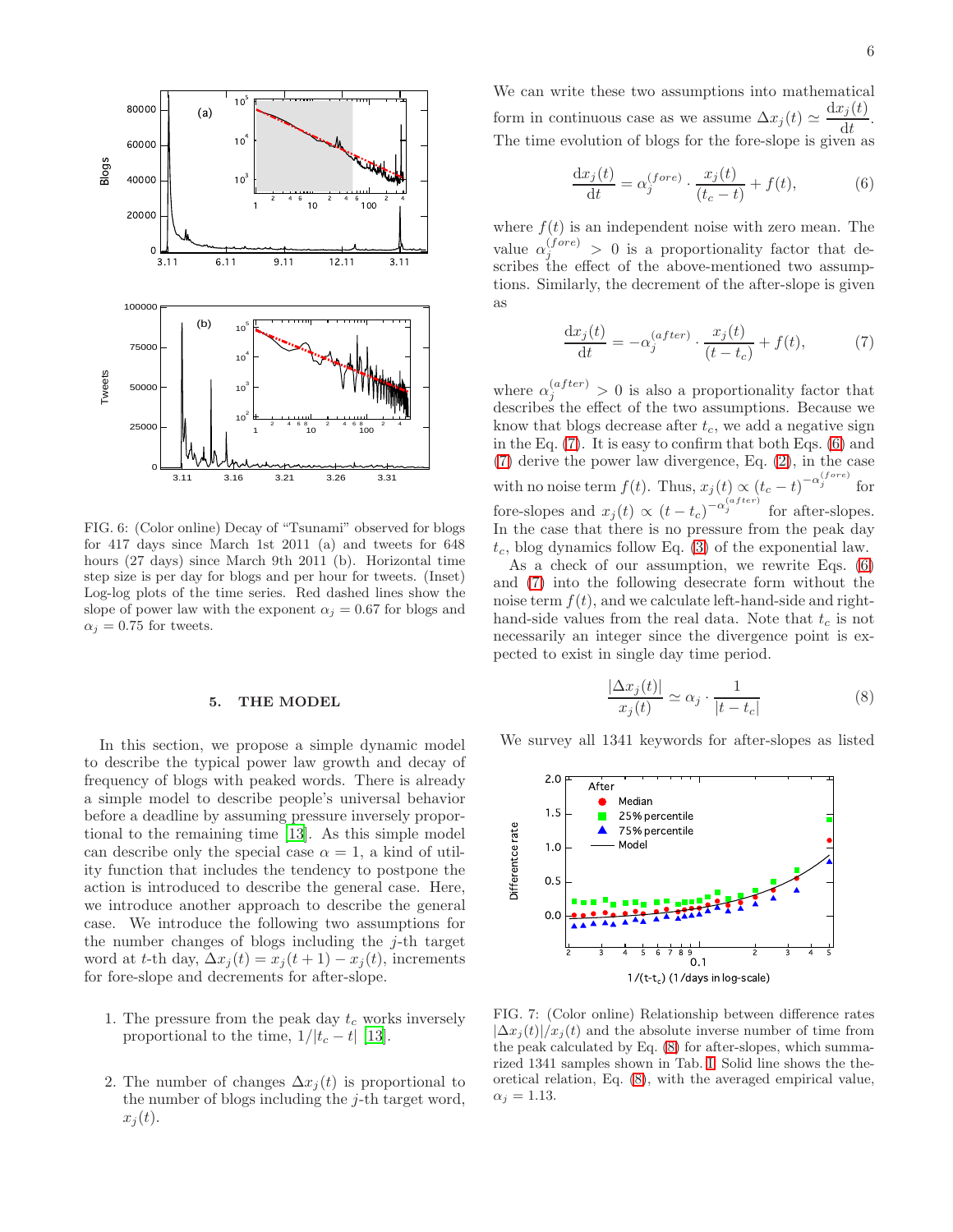in Table. [I,](#page-4-2) and the median, upper and lower quantile points are plotted in Fig. [7](#page-5-5) As known from this figure, the median and quantile points fit well with the theoretical curve. This means that for majority of words the relation Eq. [\(8\)](#page-5-4) holds implying that blog number changes are proportional to the number of recently written blogs,  $x_i(t)$ , and it is also promotional to  $1/(t-t_c)$ .

Now we know that the above relation Eq. [\(8\)](#page-5-4) holds as a whole system, however, there remain two scenarios to realize this: one is the case that main bloggers forming the peaked behavior are repeaters and the assumptions hold for each blogger individually, and the second case is that the main bloggers are newly joined bloggers and the assumptions holds for general bloggers implying existence of collective interaction in the blogosphere. In order to clarify which is the right scenario, we pay attention to randomly chosen 30,000 bloggers whose activities can be traced precisely. For all these bloggers we observe the days when they posted the typical keyword "Marine Day". We count the total number of blogs including this keyword among these bloggers for each week as plotted in Fig. [8](#page-6-1) bottom, also we count the number of bloggers who posted the keyword for the first time, and the ratio of the number of new comers over the total number in the week is plotted in Fig. [8](#page-6-1) top. As known from this figure we confirm that the share of repeaters in the peaked behavior is generally less than half, namely, the power law behavior is formed mainly by newly joined bloggers. Similar results are confirmed also for some other typical keywords. This fact implies that the second scenario is correct and the factor  $\alpha$  characterizes the strength of influence of written blogs to general bloggers representing the existence of interaction in the blogosphere.

For fore-slopes there is a natural reason of appearance of factor,  $1/(t_c - t)$ , in Eq. [\(6\)](#page-5-3) explained by the deadline effect [\[13\]](#page-9-9), that is, a blogger who plans to post the keyword "Marine Day" may think that there are  $t_c - t$ days before the deadline and a posting date can be chosen from  $t_c - t$  candidates, so the probability of posting a blog on the day is proportional to  $1/(t_c - t)$ . This effect can be regarded as a universal property for each blogger individually.

On the other hand the reason for after-slopes is less obvious. For a blogger who wants to post the keyword after the event, the probability of writing a blog including the keyword might be proportional to the decay of strength of memory. In the field of psychology, the functional form of memory decay is usually approximated by a nonlinear function [\[18\]](#page-9-13), and here, as a simplest assumption we introduce the inverse power law of memory decay from the deadline,  $1/(t - t_c)$ , which has the same functional form as the case of fore-slopes. With this assumption we can explain the non-trivial exponents of power law behaviors of blogs by introducing the factor  $\alpha$ , that describes the strength of influence of written blogs to general bloggers.



<span id="page-6-1"></span>FIG. 8: (Color online) Number of blog entries including "Marine Day" per week which is calculated from randomly selected 30 thousands bloggers (bottom), and the ratio of the number of newly posted bloggers in the same week (top). The dashed line shows the ratio 0.5.

#### <span id="page-6-0"></span>6. PREDICABILITY OF FREQUENCY

As an application of this study, we explore the possibility of estimating the word frequency in the near future. In Fig. [9,](#page-7-1) we show an example of prediction of blog frequency "Marine Day" in 2008. In this case, we already have the information about the peak days to be July 21st 2008; thus, we can fix the divergence point  $t_c$ . From the data, we find that the slope period starts on April 28th, 85 days before  $t_c$ , as the normalized frequency continuously exceeds the median value from this day. In Fig. [9\(](#page-7-1)a), the case of prediction for 20 days before the divergence point using 65 data points with Eq. [\(2\)](#page-3-2) is shown by the red line. In Fig. [9\(](#page-7-1)b), the case of prediction for 5 days before the peak day is shown. The prediction error becomes smaller for shorter prediction period as expected. Note that a small difference in estimation of the exponent  $\alpha_i$  makes a big difference near the peak; thus, the number of data points plays an important role in its accuracy.

## 7. CONCLUSIONS

By analyzing a large database of Japanese blogs, we showed that the functional forms of growth and decay of word appearance that peaked on a certain day are generally approximated by power laws with the various exponents values between -0.1 and -2.5. The values of the power exponents depend on the category of words such as Event, Date, and News. In the case of Event and Date, clarification of asymmetry in the power exponents of the fore-slope and after-slope is an interesting subject for future research on collective human behavior. In the case of News, the power law can be observed only after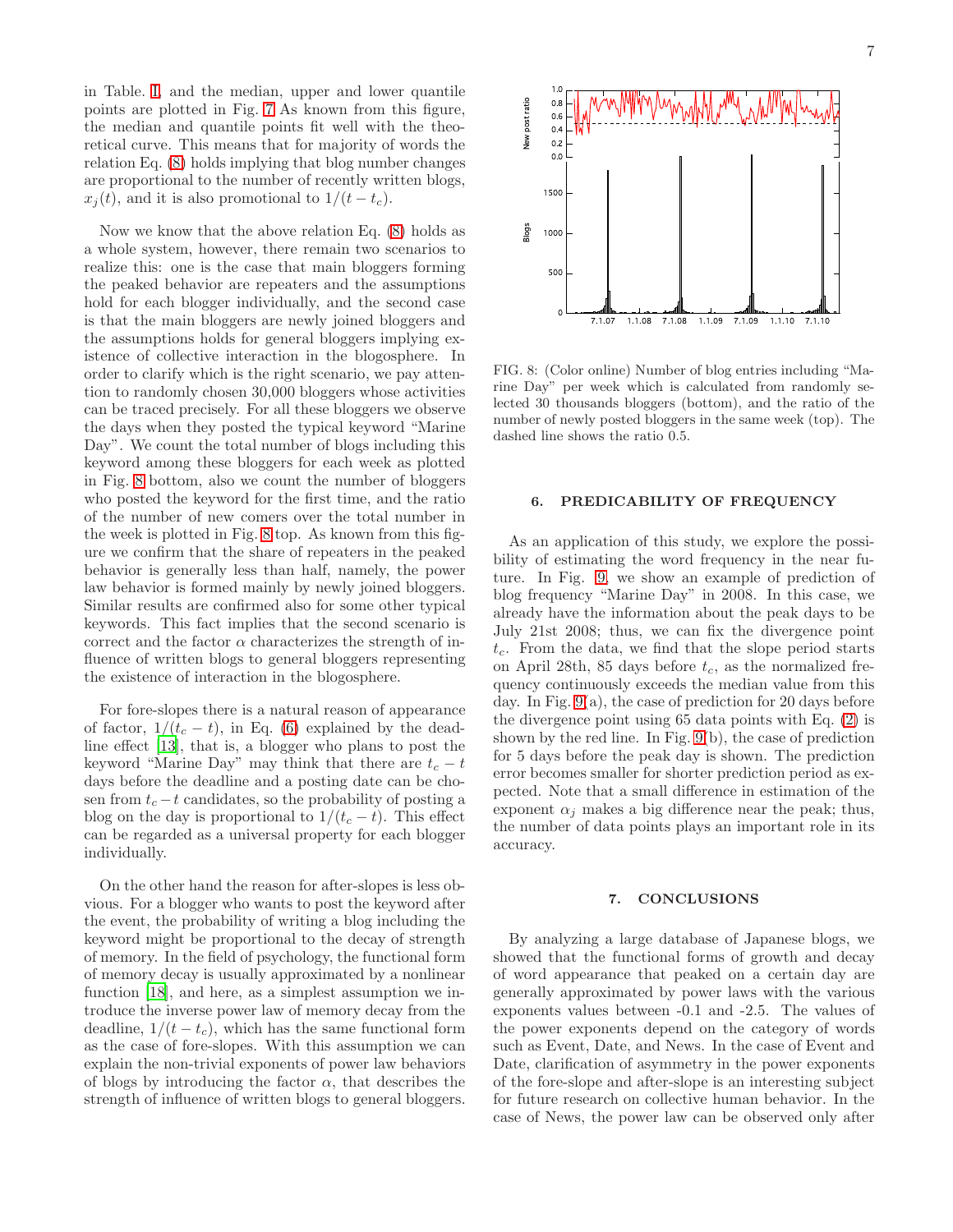

<span id="page-7-1"></span>FIG. 9: (Color online) Typical examples of prediction for (a) 20 days and (b) 5 days before the peak day for "Marine Day" in 2008 in semi-logarithmic scale. Red line indicates the prediction line, blue dashed line indicates median  $\bar{x}_i = 17$ , and solid line shows the real values. Open circles indicate the future values and colored circles are the known values used for prediction. The estimation is started 85 days before  $t_c$ . Estimated values are  $\alpha_i = 1.78$  and  $A_i = 20222$  for 20 days before the peak day and  $\alpha_j = 1.38$  and  $A_j = 4725$  for 5 days before  $t_c$ .

the peak, and its power exponent depends on its impact. In the case of significant news such as the March 11th earthquake in 2011, the absolute value of the power exponent is clearly smaller than 1.

We also checked the validity of our simple model that indicates that bloggers change their probability of posting proportional to the number of blogs and inversely proportional to the time interval from the peak. By checking the data of bloggers' detailed activities, we confirmed that the peaked behavior is mainly consisted of newly posted bloggers. This implies that there exists a kind of global interaction between the new comers and the keywords which makes the numbers of new comers and keywords proportional.

In addition, these power functions can be observed also in Twitter, and it suggests that these power law behaviors are universal in social phenomena. An agent-based mathematical model will be used to reproduce these empirical properties of blogger activity in the near future [\[19\]](#page-9-14).

# Acknowledgments

The authors thank Dentsu Kansai Inc. and Hottolink Inc. for useful discussions and providing the data. This work is partly supported by a Grant-in-Aid for JSPS Fellows Grant No. 219685 (H.W.) and Grant-in-Aid for Scientific Research No. 22656025 (M.T.) from the Research Foundations of the Japan Society.

#### <span id="page-7-0"></span>Appendix A: Case without time-shift

We show the results without the time-shift; thus Eq. [\(1\)](#page-2-2) with  $w = 1$ . Figure [10](#page-7-2) shows a typical example of data fitting without time-shift for the word "Marine Day" as mentioned in Sec. [4.2.](#page-3-4) There is no major change in power exponent  $\alpha_i$  for fore-slope and afterslope. However, for the value of intercept  $A_i$ , we can find major deviation especially for fore-slope  $(A_j = 3171)$ with time-shift and  $A_j = 2273$  without time-shift). In Fig. [11](#page-8-1) and Table [II,](#page-8-2) we summarize the whole samples.



<span id="page-7-2"></span>FIG. 10: (Color online) Examples of data fitting without time-shift pretreatment by power laws of "Marine Day" in 2008 for fore-slope (a) and after-slope (b) plotted in loglog scale. For fore-slope, models are fitted by Eq. [\(2\)](#page-3-2) with  $\alpha_j = 1.10$  and  $A_j = 2273$  ( $q = 0.103$ ,  $n = 26$ ). For afterslope,  $\alpha_j = 1.44$  and  $A_j = 3369$  ( $q = 0.104$ ,  $n = 18$ ). The shaded area shows the interval in which the power law model is accepted with the p-value less than 0.1.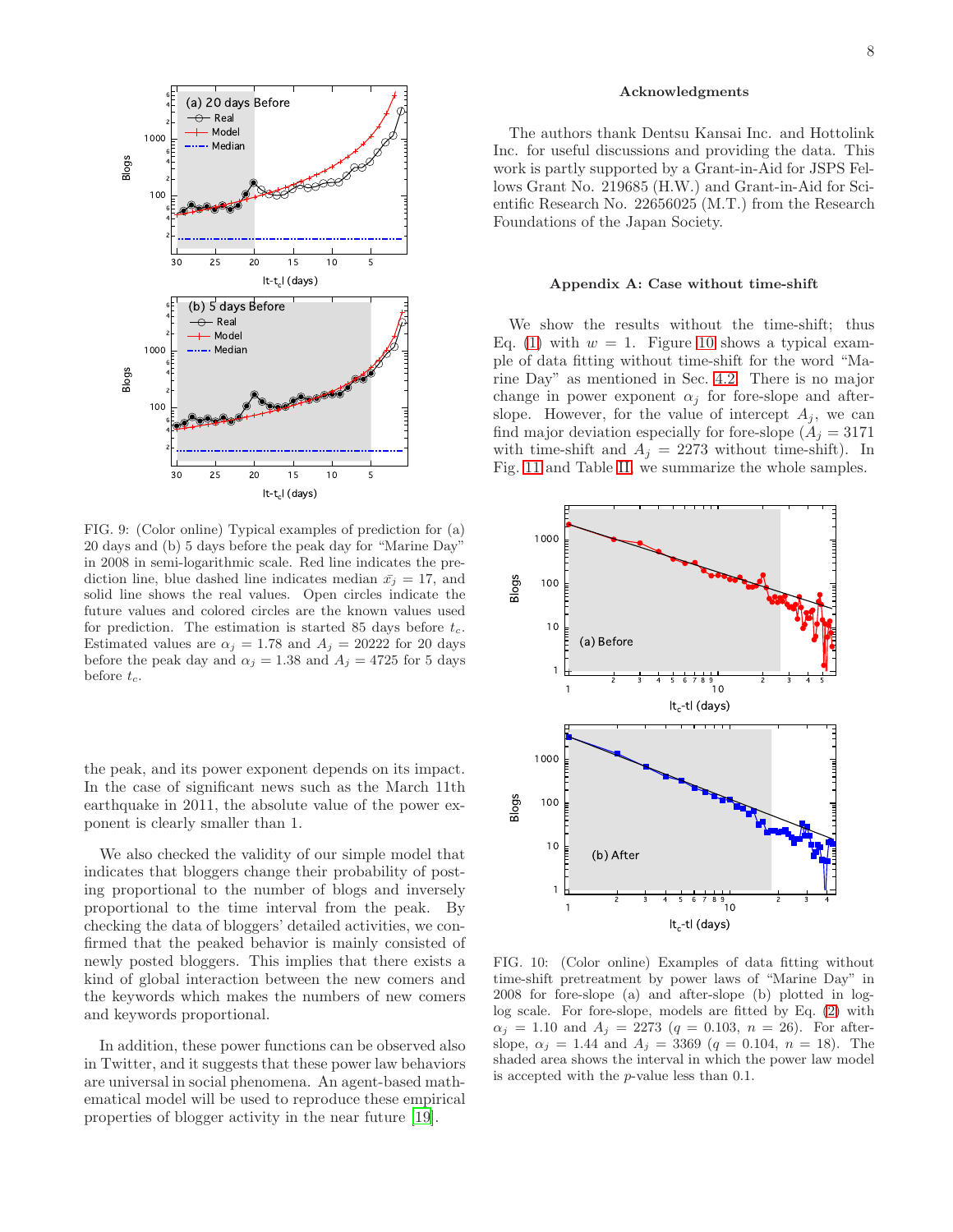TABLE II: Mean values of power exponent  $\alpha_i$  with standard deviations and medians of slope days  $n$  in case without timeshift procedure which introduced in Sec. [3.1.](#page-1-3)

<span id="page-8-2"></span>

|     | $\alpha_i$                  |      | $n \text{ (days)} \# \text{ samples}$ |
|-----|-----------------------------|------|---------------------------------------|
|     | Event. Before $1.21 + 0.38$ | 15.5 | 80                                    |
|     | After $1.48 + 0.28$         | 16   | 85                                    |
|     | Date Before $0.64 \pm 0.25$ | 11.5 | 418                                   |
|     | After $1.14 + 0.18$         | 22   | 1176                                  |
|     | News After $1.21 + 0.35$    | 11   | 18                                    |
| All | Before $0.73 + 0.35$        | 12   | 498                                   |
|     | After $1.16 + 0.21$         | 21   |                                       |



<span id="page-8-1"></span>FIG. 11: (Color online) Distribution of power exponent  $\alpha_i$ of fore-slopes (a) and after-slopes (b) without time-shift. Mean value of  $\alpha_i$  of fore-slope is 0.73 $\pm$ 0.35 and after-slope is 1.16±0.21. Bars are colored by three categories of peaked words.

#### <span id="page-8-0"></span>Appendix B: Modified Random Diffusion Model

We introduce a modified random diffusion model, which is used in Eq. [\(5\)](#page-3-1). The random diffusion model was originally introduced to describe diffusion properties of random walkers on a given network [\[20](#page-9-15), [21\]](#page-9-16), and two of the authors (Y.S. and M. T.) have modified the model to be applicable to the fluctuations in word appearance in the blogosphere [\[22\]](#page-9-17). In our modified random diffusion model, we assume that there are two states, active and non-active for each blogger, and the number of active bloggers fluctuates randomly each day. Each active blogger randomly decides to post a blog including the

j-th word. There is a key parameter in this stochastic process; the share of the j-th word  $c_j$  is defined by the following equation

$$
c_j = \frac{\langle x_j \rangle}{\langle X \rangle},\tag{B1}
$$

where  $x_i(t)$  is the number of blog entries including the j-th word on the t-th day.  $X(t)$  is the number of active bloggers on the t-th day and the brackets show the mean over all instances. We assume that the number of active bloggers  $X(t)$ ,  $X(t) \geq 0$  fluctuates randomly following an independent probability density distribution  $\phi(X)$  with finite moments. Probability of posting  $x_i$  entries is calculated using a Poisson distribution with the mean number  $c_iX$  given as follows

$$
P(x_j|c_j) = \int_0^\infty \phi(X) \exp(-c_j X) \frac{(c_j X)^{x_j}}{x_j!} dX.
$$
 (B2)

When  $\langle x_j \rangle$  is small, a Poisson distribution is approximated by a Bernoulli distribution that assumes  $x_i = 0$ with a probability  $1 - c_i X$ , and  $x_i = 1$  with a probability  $c_iX$ . Thus, we have the following evaluations for an arbitrary distribution of  $\phi(X)$ .

<span id="page-8-4"></span>
$$
P(x_j = 0|c_j) \simeq \int_0^\infty \phi(X) (1 - c_j X) dX
$$
  
\simeq 1 - c\_j \langle X \rangle,  

$$
P(x_j = 1|c_j) \simeq \int_0^\infty \phi(X) (c_j X) dX
$$
  
\simeq c\_j \langle X \rangle. (B3)

For  $\langle x_i \rangle \approx 2$ ,  $P(x_i \geq 2|c_i) \approx 0$ , thereby  $P(x_i|c_i)$  is approximated by the Poisson distribution with both the mean and the variance given by  $c_i \langle X \rangle$ .

For  $\langle x_i \rangle \gg 1$ , the Poisson distribution can be approximated by a normal distribution,

<span id="page-8-3"></span>
$$
P(x_j|c_j) \simeq \int_0^\infty \phi(X) \frac{1}{\sqrt{2\pi c_j X}} \exp\left[-\frac{(x_j - c_j X)^2}{2c_j X}\right] dX.
$$
\n(B4)

By introducing a new variable  $y_j = \frac{x_j}{c_1}$  $\frac{x_j}{c_j \langle X \rangle}$ , Eq. [\(B4\)](#page-8-3) becomes

$$
P(y_j|c_j) \simeq \int_0^\infty \phi(X) \frac{1}{\sqrt{2\pi \left(\frac{X}{c_j(X)^2}\right)}} \exp\left[-\frac{(y_j - \frac{X}{\langle X \rangle})^2}{2\left(\frac{X}{c_j(X)^2}\right)}\right] dX.
$$
\n(B5)

When  $\langle x_i \rangle = c_i \langle X \rangle \gg 1$ , the weight function in the integral can be approximated by Dirac's delta function as

$$
P(y_j|c_j) \simeq \int_0^\infty \phi(X)\delta\left(y_j - \frac{X}{\langle X \rangle}\right) dX. \tag{B6}
$$

Therefore, we have the following simple evaluation, for  $x_j$ ,

$$
P(x_j|c_j) \simeq \frac{1}{c_j} \phi\left(\frac{x_j}{c_j}\right). \tag{B7}
$$